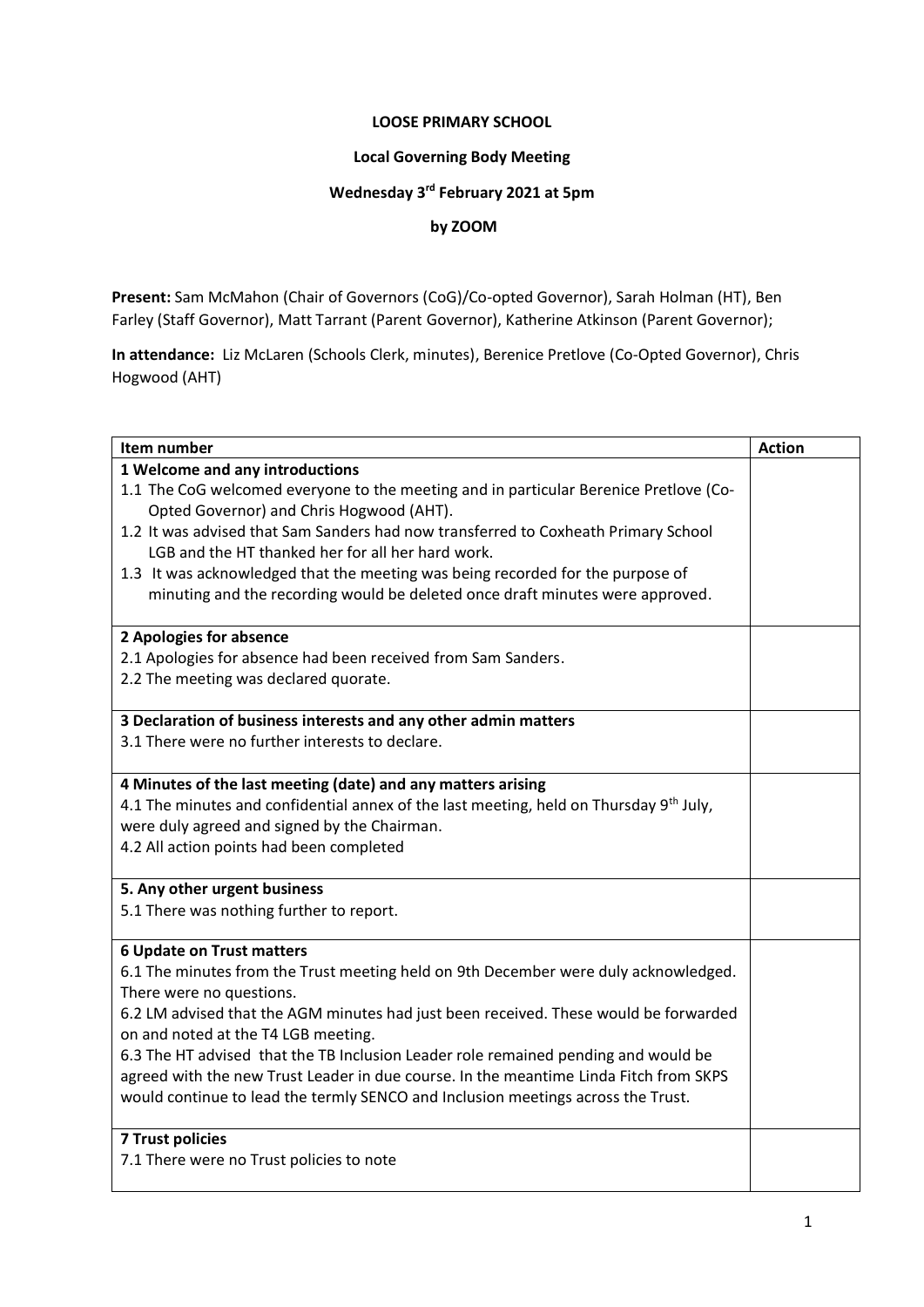# **8 School strategic matters Headteachers report**

**Staffing Update** 

8.1 The HT reported that all new staff had settled in well.

8.2 Following an SLT restructure, a new AHT/ Yr 6 teacher had been appointed. One member of staff was due to go on maternity leave at Easter. Existing leaders would be providing cover for her post.

8.3 A permanent music teacher had been appointed for four days a week from January 2021, to offer excellence in music provision at LPS. Feedback had been very positive and the music provision had made a very positive impact across the school, in a very short space of time. Further information was contained in the Confidential Annex for Governors.

8.4 Further information was contained in the Confidential Annex for Governors.

8.5 The SENCO returning from maternity leave had requested reduced hours to working one day a week and this had been agreed. Further information was contained in the Confidential Annex for Governors.

8.6 Staff had been given the opportunity to undertake Covid tests twice a week.

8.7 Some extended services staff had been furloughed due to the lack of parental contributions available to fund the extended services posts. This had allowed the services to break even financially.

# Professional Development Summary

8.8 Staff had been working well in completing online training during lockdown for example, online platforms for teaching and assemblies, You Tube and SEND specialisms. Staff had shared knowledge which had improved skills further. Professional Development Meetings (PDMs) had taken place and there had been a different focus at each meeting. Staff, other than SLTs, had used their expertise to present meetings. 8.9 The HT advised that there were three members of staff who were keen to be developed further in terms of leadership and their roles within school. School Improvement

#### **Teaching and Learning Summary**

8.10. Leaders had each been focussing on a year group and assessing the quality of teaching and learning across the full curriculum. They had looked at all subjects and areas as well the provision that was offered. The Government had specifically requested information on the feedback to children, ie, how they received feedback to motive and engage in order to improve their learning

# **Q. How confident are you with the quality assurance of the work in the assessment?**

A, The slides and provision that the year groups are putting out to their teams are of very high quality. Staff have overcome technical challenges to include technical features in their presentations which enhance that provision. Initially we started with PowerPoint presentations and supplementary worksheets but now these contain features such as embedded You Tube links and sound buttons.

In terms of assessment, Government guidelines have outlined that marking feedback for online learning should happen at least once a week but our staff have taken it upon themselves to respond more frequently, meaning more support for children and parents but also an increase in their work. Consequently, staff have been advised to consider their own wellbeing and workloads too. Teachers have been encouraged to mark on the slides rather than write lengthy responses. All outstanding marking feedback is being tracked in an evidence portfolio for future reference.

# **Pupils and Outcomes**

8.11 The HT advised that pupil outcomes had been very difficult to track and record during lockdown. Gaps in education and any misconceptions would be identified once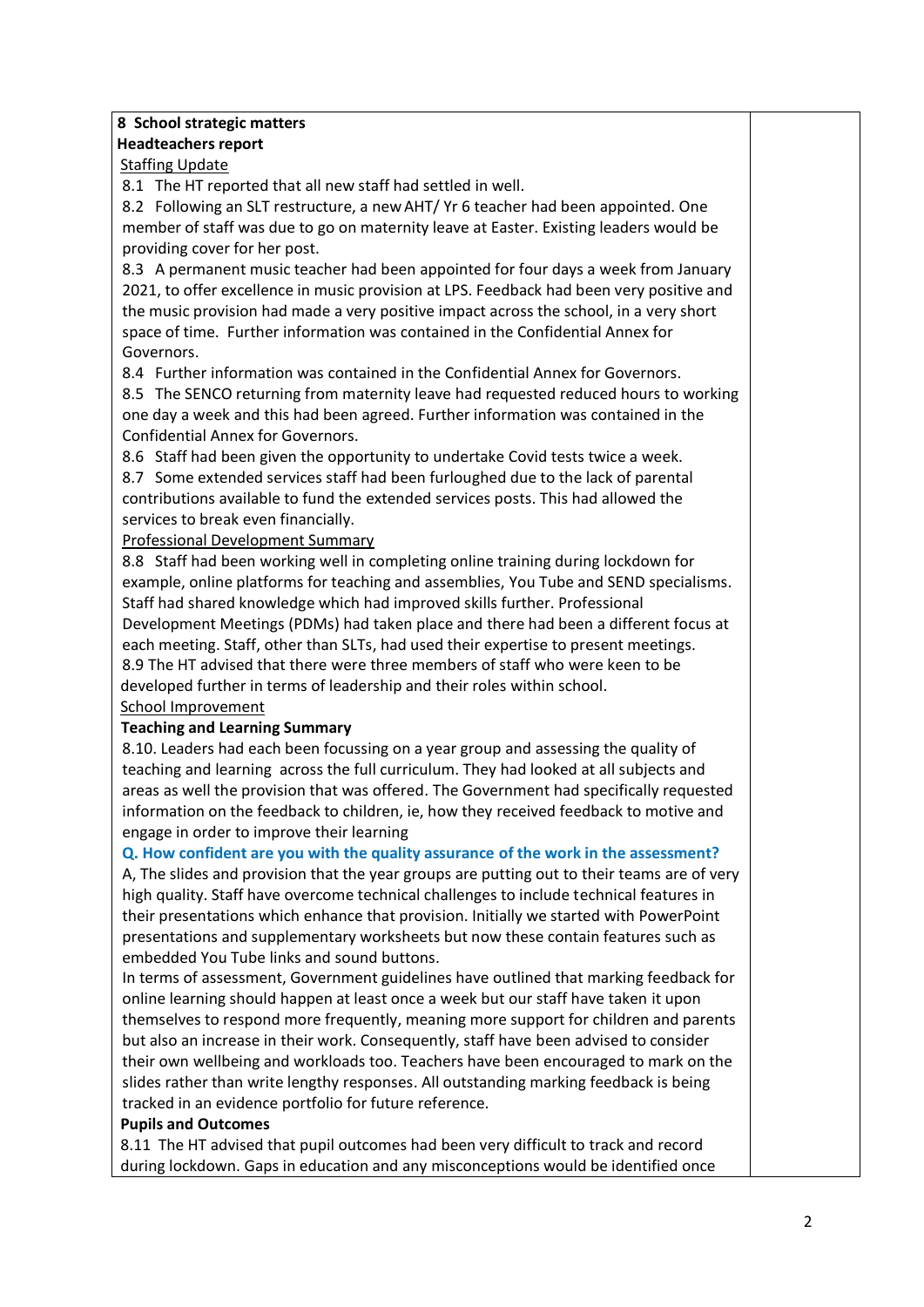children had returned to school. A Pupil Progress meeting had been planned in T4 to assess this. Catch up funding was still available to support the process.

## **Collaboration & Consultant Support**

8.12 CH advised that a training session, in pig wrestling, had taken place. This training advised on how to approach problems strategically by using different methods. It had been a very worthwhile exercise. Following this leaders had completed a spotlight review which had shown character traits for each person. Going forward, these skills and strengths would be used in school and would also allow for professional development where needed.

## Admissions & School Roll

8.13 The HT advised that final numbers were due to be confirmed but LPS was currently oversubscribed for YrR on initial first choice places.

#### Inclusion

8.14 SH advised that the SEN figures were lower than average but the ECHP/HNF pupils was higher than expected in a mainstream primary school.

### Safeguarding

8.15 BF advised that LPS was due to switch to online reporting via "My Concern". He reported that this system was more flexible and streamlined but still very secure. This would be delivered out to all staff on Friday 12<sup>th</sup> February. SH advised that overall this would save time and resources. She advised that the Welfare Monitoring pair would need to view this during monitoring visits.

# **Q Have the most vulnerable children been attending school?**

A. Some have but some parents have been concerned regarding the potential health risks. Some vulnerable children are still at home and the nurture team contact these children daily with home checks taking place where necessary. TAs visit their 1:1 children who are at home and drop off work in the morning and collect it again at the end of the school day.

#### Attendance

8.16 The HT explained the procedures for recording attendance during Covid. Children learning from home had been given an X code as they weren't able to attend school and this automatically skewed the attendance figure, as shown on the report. The persistent absence figure was higher than usual, particularly with vulnerable children and this would be addressed once all children had returned to school.

Further information is contained in the Confidential Annex for Governors.

# **Q. How is home learning engagement being monitored and how is it going?**

A. The analysis systems on Google Classroom are limited but we are able to monitor track logging in/out times and submissions of work, to assess engagement. If these methods show a decrease then we communicate with the parents to see why this is happening and to recommend alternative methods to engage their child. Printed packs can be provided if preferred or referral to the nurture team if necessary. Across the school, engagement is high.

8.17 After discussion it was agreed that BF would request the percentage on engagement from SJ. The HT advised that the same process had been applied to PP children so as to provide a comparison with non PP children. Further information was contained in the Confidential Annex for Governors Behaviour BF by next meeting

8.18 A behaviour ladder had been sent out to parents to support them if they wished to use it.

#### **Health & Safety**

8.19 Due to a successful CiF bid, new fire doors and an external fire escape would be installed in due course. There were no issues to report.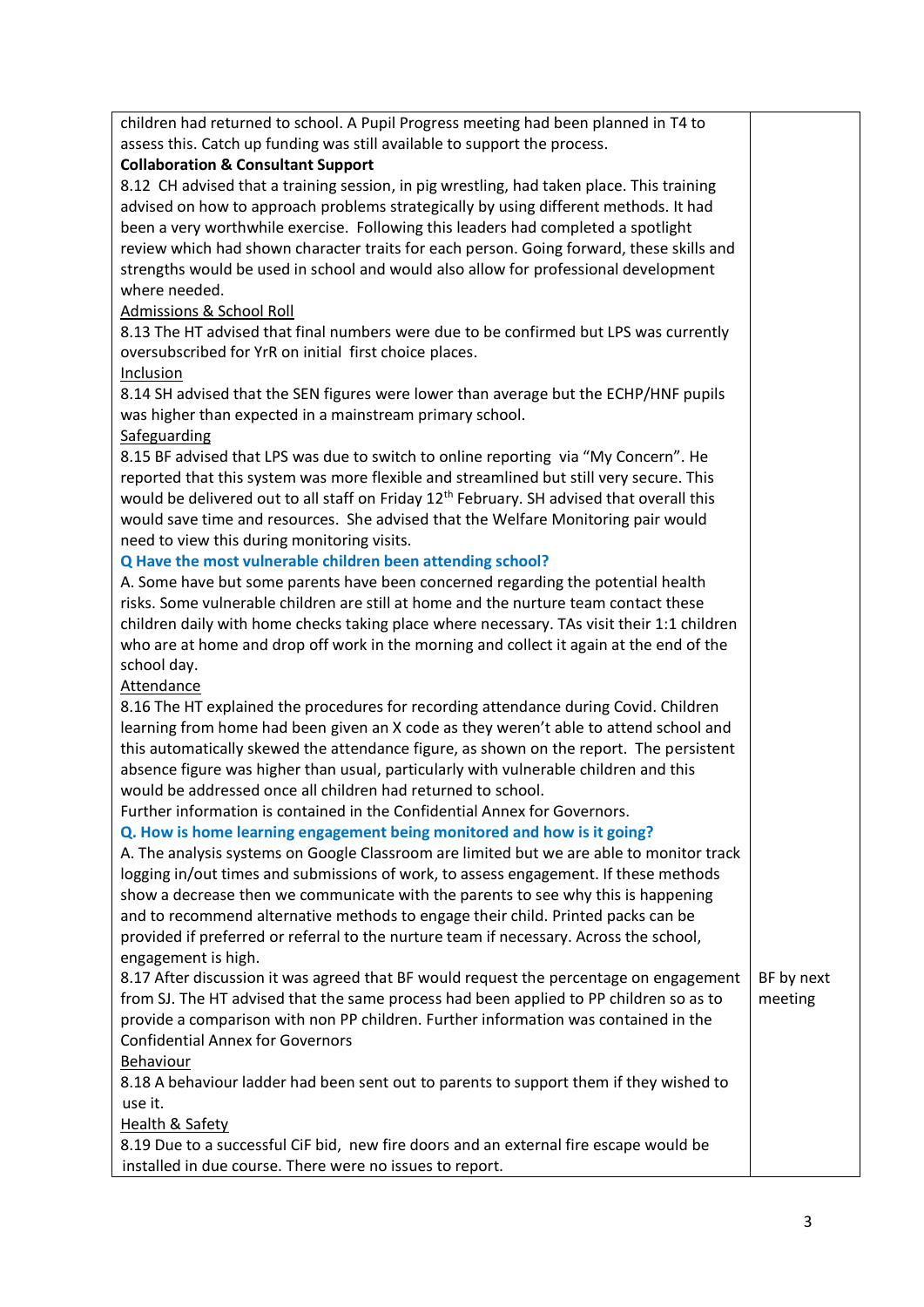| <b>Premises Update</b>                                                                   |            |  |  |
|------------------------------------------------------------------------------------------|------------|--|--|
| 8.20 The HT advised that a new CiF bid had been submitted in December 2020 for works     |            |  |  |
| on water, pipework, boilers and the roof. The music room project had been completed      |            |  |  |
| and the music room was now in use. The new atrium project was progressing which          |            |  |  |
| would provide extra learning space. There were no other concerns                         |            |  |  |
| <b>Budget Update</b>                                                                     |            |  |  |
| 8.21 The HT reported that the budget figures were as expected. Ipads, Chrome books and   |            |  |  |
| laptops had been purchased and further purchases were anticipated. The range of          |            |  |  |
| different devices increased children's knowledge of using different systems and devices. |            |  |  |
| It was hoped that in due course, each year group would have their own set of devices to  |            |  |  |
| use in any lesson.                                                                       |            |  |  |
| 8.22 Children had learned a lot through using Google Classrooms and moving forward       |            |  |  |
| this would be reviewed in terms of best practice. Up until recently, e-safety across the |            |  |  |
| internet, social media and communication had tended to be theoretical and scenario       |            |  |  |
| based but using new practices during lockdown had demonstrated e-safety for real and     |            |  |  |
| the children had picked this up very quickly. They were now using the messaging service  |            |  |  |
| very appropriately. MT commented that this training was superb as many families would    |            |  |  |
| have been unlikely to have had this knowledge. The HT advised that Smart watches had     |            |  |  |
| become popular and children had been advised that these should be turned off in school   |            |  |  |
| to avoid misuse during lessons.                                                          |            |  |  |
| 8.23 The HT advised that an online safety training workshop for parents would take place | HT/MT in   |  |  |
| in due course. MT advised that he would be happy to help with this training.             | due course |  |  |
| Other                                                                                    |            |  |  |
| 8.24 The HT advised that a Covid section had been added to the Home Page on the          |            |  |  |
| school website. This had enabled parents to access all Covid related information, links  |            |  |  |
| and home learning packs.                                                                 |            |  |  |
| 8.25 The HT advised that all tests had been cancelled apart from phonics test already    |            |  |  |
| taken place for Yr 2 pupils and end of year assessments to go ahead, where possible, for |            |  |  |
| Yr R pupils. The results for phonics had been lower than expected but there were no      |            |  |  |
| concerns at this stage.                                                                  |            |  |  |
| <b>School Strategic Document</b>                                                         |            |  |  |
| 8.26 The HT advised that this would be updated again in T4. She explained that the       |            |  |  |
| priorities at the end of the report are those that will need to be reviewed during       |            |  |  |
| monitoring visits. Curriculum policies were in the process of being updated.             |            |  |  |
| There were no questions.                                                                 |            |  |  |
| 9 Safeguarding and disability matters                                                    |            |  |  |
| 9.1 The installation of the disabled toilet in the swimming pool, was underway.          |            |  |  |
|                                                                                          |            |  |  |
| 10 Any other school matters                                                              |            |  |  |
| 10.1 There were no other school matters to report.                                       |            |  |  |
|                                                                                          |            |  |  |
| 11 Governor monitoring                                                                   |            |  |  |
| 11.1 It was confirmed that Monitoring meetings for 2020/21 would take place on the       |            |  |  |
| following dates:                                                                         |            |  |  |
| $5th$ March 2021 – by Zoom<br>$\bullet$                                                  |            |  |  |
| Monday 8 <sup>th</sup> (finance) 10-11am by Zoom<br>$\bullet$                            |            |  |  |
| 18 <sup>th</sup> June 2021                                                               |            |  |  |
| The timetable for each visit would remain as follows:                                    |            |  |  |
| 8-10am - Quality of Education<br>$\circ$                                                 |            |  |  |
| 10am-12.30pm - Leadership and Resources<br>$\circ$                                       |            |  |  |
| 1-3pm - Welfare<br>$\circ$                                                               |            |  |  |